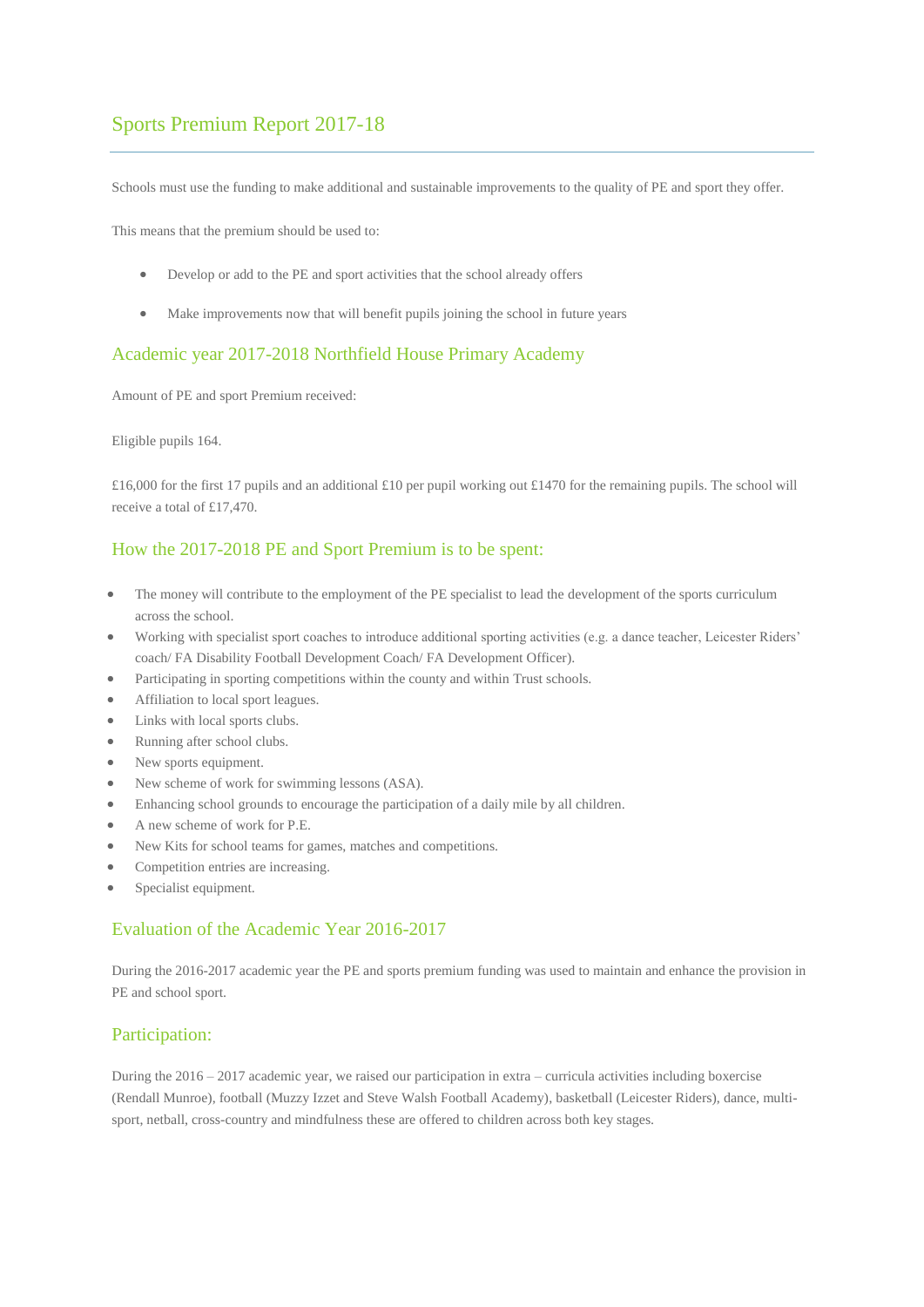|                                  | Numbers<br>Participating | Who?            |
|----------------------------------|--------------------------|-----------------|
| Mindfulness (Children's<br>Yoga) | 15                       | KS <sub>2</sub> |
| Football                         | 25                       | $\rm KS2$       |
| Basketball                       | 24                       | KS2             |
| Dance                            | 250                      | KS1 & KS2       |
| Multi-Sports Clubs               | 50                       | KS1 & KS2       |
| Boxercise                        | 25                       | KS <sub>2</sub> |
| Cross-country                    | 10                       | KS <sub>2</sub> |
| Netball                          | 20                       | KS <sub>2</sub> |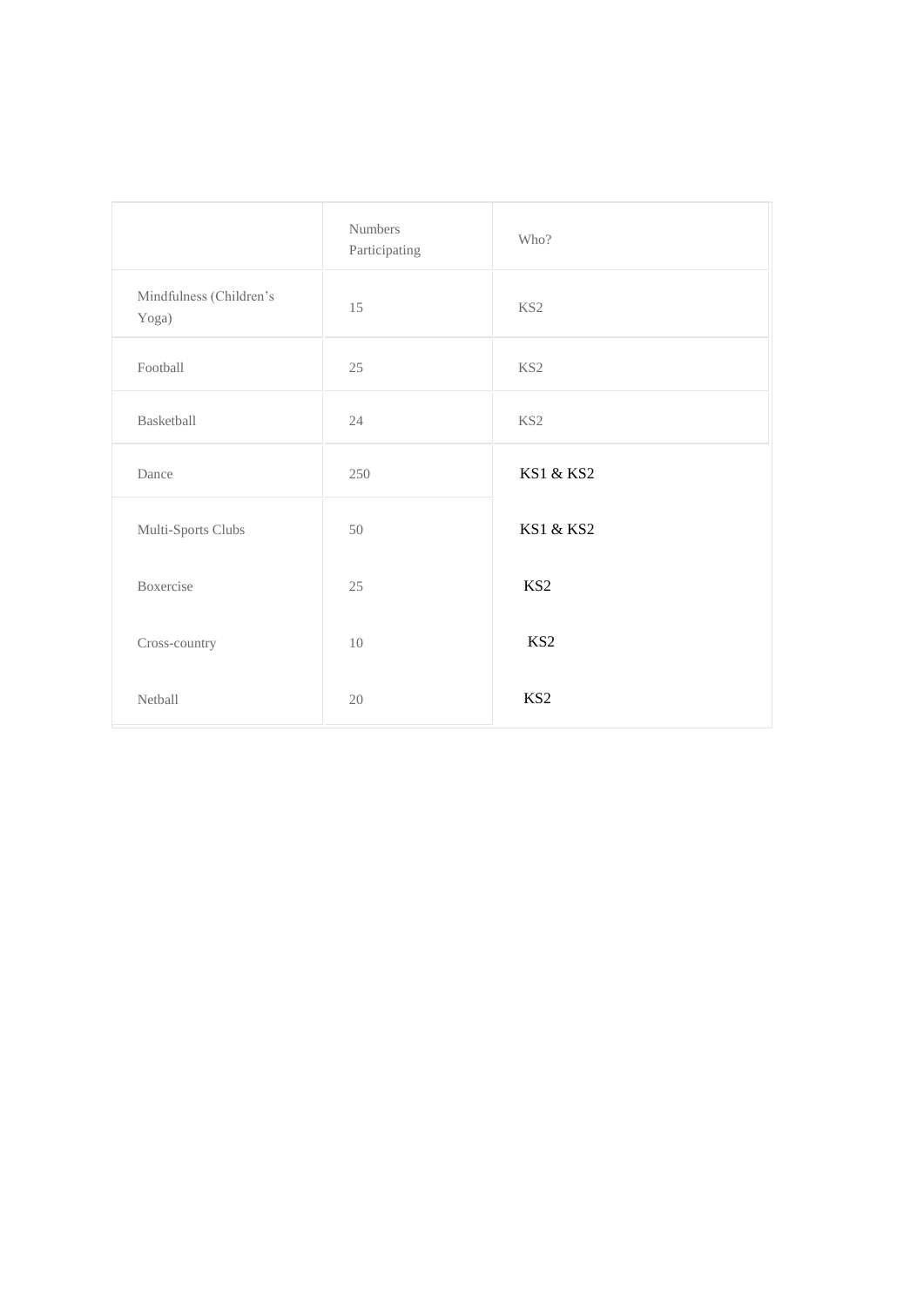## **Physical Education Curriculum Overview**

## **P.E and Sport at Northfield House Primary Academy:**

At Northfield House, P.E and sport are seen as playing a vitally important role in pupils' development as rounded and physically active young people. In recent years, a substantial amount of money has been allocated towards teaching expertise and resources. Mr Smart who is a qualified lifeguard and coach, has been the specialist sports coach at Northfield House for the last 10 years. We will be inviting sports coaches from the Football Association to deliver Physical Education Lessons. Leicester City legends run our multi-sport club and football club. Leicester Riders run an after-school basketball club, organised development days and hoops for health tournaments at the Leicester Sports Arena. Dance, a children's yoga (mindfulness) lunch time club and Northfield's own ex- professional boxer Rendall Munroe delivers a boxercise after-school club.

Here at Northfield House we encourage children to be active by promoting campaigns such as Move it Boom Rio, the daily mile (children fit for life) and walk to school initiatives. Furthermore, we will ensure children are doing at least 2 hours of P.E per week by investing in new equipment for classes to use during morning motivation. To show our commitment to delivering an outstanding P.E curriculum, all teachers will be upskilled in how to deliver outstanding P.E lessons and activities by qualified P.E professionals.

P.E is taught to all children, from the foundation stage to year 6, enabling them to develop good basic skills at a young age, which they then build upon as they move through the school, through a carefully structured and challenging programme. Northfield House aims to provide children with positive experiences which will develop an enthusiasm in the children which will see them inspired and involved in sport for many years to come.

At Northfield House, we offer a wide variety of individual and team activities: traditional and sports hall athletics, basketball, bench ball, cricket, dance, football, gymnastics, netball, rounders, rugby, swimming, tennis, hockey. We also appreciate the effect of physical activity on enabling children to focus and engage in their learning. In addition to this, we want to give children who are gifted and talented in an area of Physical Education or Sport, opportunities to develop that gift or talent by having strong links with local sports clubs such as the Leicester Riders and Leicester City Football Club. We also organise friendly matches and inter-school tournaments within the Rushymead Educational Trust.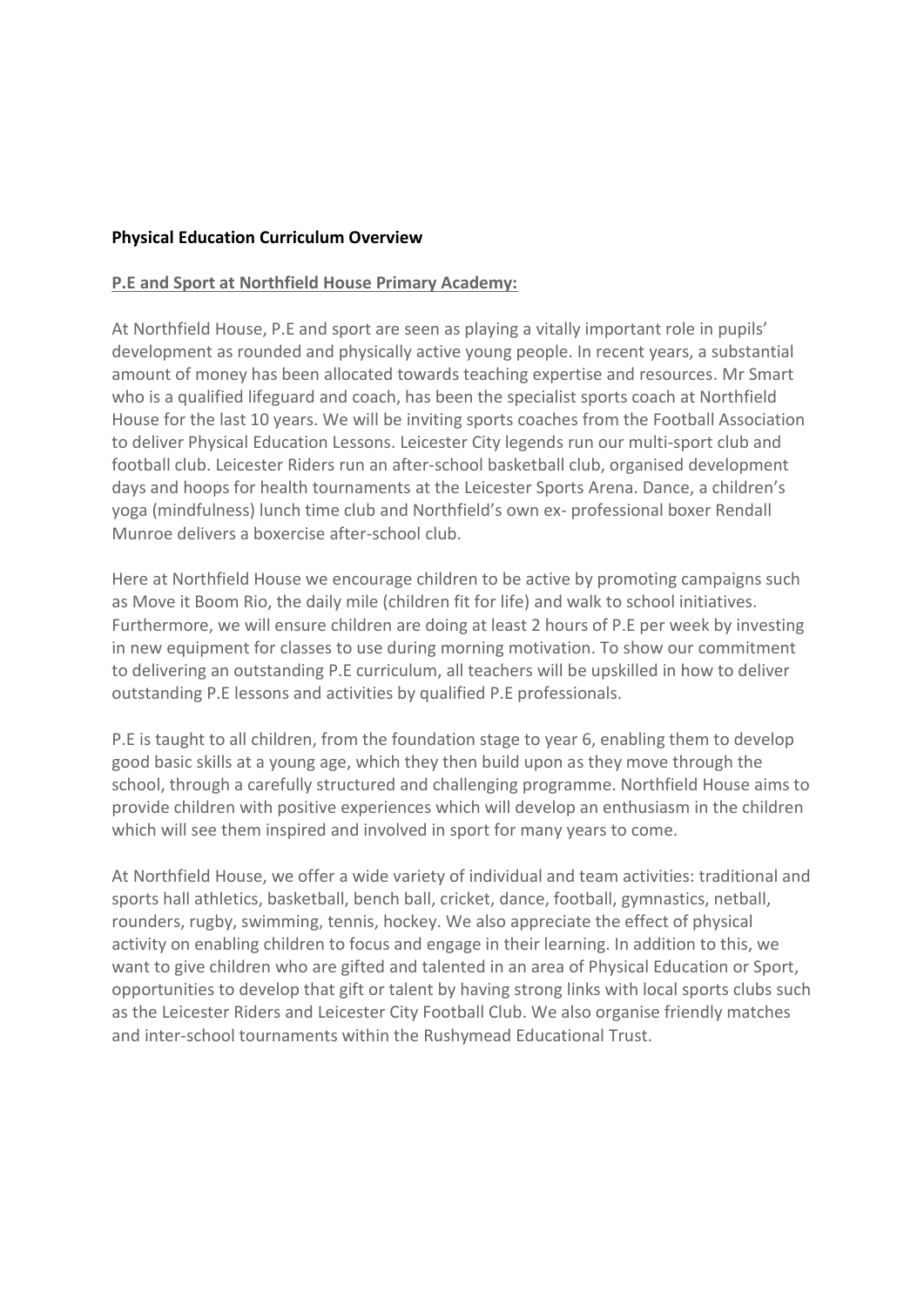#### **Budget Holder (Document Detailed)**  $\overline{3}$



**Click to return** 

#### $6\phantom{a}$ **Selection Criteria**

Company(s) - Rushey Mead Educational Trust ; Location(s) - NHA - Northfield House Primary Academy ; Ledger - NHA Cost Centre Accounts ;<br>7 Account(s) - P.E., P.E. Grant- Primaries ;<br>8 Budget - RMET Combined Budget - January

### $11 \overline{C4013 - P.E.}$

| 13 | <b>CURRENT PERIOD</b> |                                       |               | <b>YEAR TO DATE</b>     |                                  |                                                                      | <b>ANNUAL</b>             |                                |                        |                |
|----|-----------------------|---------------------------------------|---------------|-------------------------|----------------------------------|----------------------------------------------------------------------|---------------------------|--------------------------------|------------------------|----------------|
| 14 | Actual                | <b>Commitments</b>                    | <b>Budget</b> | Left to spend           |                                  | <b>Actual Commitments</b>                                            | <b>Budget</b>             | Left to spend                  | <b>Budget</b>          | Left to spend  |
| 15 |                       |                                       |               |                         | 2,611.22                         | 163.00                                                               |                           |                                |                        |                |
| 17 | <b>DOCUMENT</b>       | <b>NOMINAL</b>                        |               |                         | <b>SUPPLIER</b>                  |                                                                      | <b>DESCRIPTION</b>        |                                |                        | <b>BALANCE</b> |
| 18 | <b>ACTUAL</b>         |                                       |               |                         |                                  |                                                                      |                           |                                |                        |                |
| 19 | <b>POIN 1464</b>      |                                       |               | Date: 01 September 2016 |                                  | <b>Document Total:</b>                                               |                           |                                | 300.00                 |                |
| 20 |                       | NHA4140 - Subscriptions               |               |                         |                                  | Leicester & District Primary Schools FA F'ball affiliation fee 16-17 |                           |                                |                        | 300.00         |
| 21 | <b>POIN 1964</b>      |                                       |               |                         | Date: 31 October 2016            |                                                                      |                           |                                | <b>Document Total:</b> | 21.92          |
| 22 |                       | NHA4020 - Learning Resource Materials |               |                         | <b>ESPO</b>                      |                                                                      |                           | BEAN BAG 14 X 10CM RED PK6     |                        | 5.48           |
| 23 |                       | NHA4020 - Learning Resource Materials |               |                         | <b>ESPO</b>                      |                                                                      |                           | BEAN BAG 14 X10CM BLUE PK6     |                        | 5.48           |
| 24 |                       | NHA4020 - Learning Resource Materials |               |                         | <b>ESPO</b>                      |                                                                      |                           | BEAN BAG 14X10CM GRN PK6       |                        | 5.48           |
| 25 |                       | NHA4020 - Learning Resource Materials |               |                         | <b>ESPO</b>                      |                                                                      |                           | BEAN BAG 14X10CM YELL PK6      |                        | 5.48           |
| 26 | <b>POIN 1970</b>      |                                       |               |                         | Date: 31 October 2016            |                                                                      |                           |                                | <b>Document Total:</b> | 159.00         |
| 27 |                       | NHA4020 - Learning Resource Materials |               |                         | <b>ESPO</b>                      |                                                                      | <b>GIANT PE TEAM PACK</b> |                                |                        | 159.00         |
| 28 | <b>POIN 1776</b>      |                                       |               |                         | Date: 09 November 2016           |                                                                      |                           |                                | <b>Document Total:</b> | 50.00          |
| 29 |                       | NHA4020 - Learning Resource Materials |               |                         |                                  | ASA Awards - Loughborough University                                 |                           | Sch/Swimming Charter Pack      |                        | 50.00          |
| 30 | <b>POIN 1649</b>      |                                       |               |                         | Date: 16 November 2016           |                                                                      |                           |                                | <b>Document Total:</b> | 20.00          |
| 31 |                       | NHA4020 - Learning Resource Materials |               |                         | <b>ESPO</b>                      |                                                                      |                           | NETBALL BIB COT MED. GREEN     |                        | 20.00          |
| 32 | <b>NHPI 289</b>       |                                       |               |                         | Date: 17 November 2016           |                                                                      |                           |                                | <b>Document Total:</b> | 5.00           |
| 33 |                       | NHA4020 - Learning Resource Materials |               |                         | <b>ESPO</b>                      |                                                                      |                           | Carriage on netball bibs       |                        | 5.00           |
| 34 | <b>NHSE 25</b>        |                                       |               |                         | Date: 23 November 2016           |                                                                      |                           |                                | <b>Document Total:</b> | 35.83          |
| 35 |                       | NHA4020 - Learning Resource Materials |               |                         | Mr Marc Hill                     |                                                                      | <b>Holdalls</b>           |                                |                        | 35.83          |
| 36 | <b>POIN 2082</b>      |                                       |               |                         | Date: 12 December 2016           |                                                                      |                           |                                | <b>Document Total:</b> | 1,200.00       |
| 37 |                       | NHA4020 - Learning Resource Materials |               |                         |                                  | L.C.C. Crown Hills Community College                                 | <b>SSPAN Membership</b>   |                                |                        | 1.200.00       |
| 38 | <b>POIN 2515</b>      |                                       |               |                         | Date: 12 December 2016           |                                                                      |                           |                                | <b>Document Total:</b> | 75.00          |
| 39 |                       | NHA4135 - Professional Services -     |               |                         | Truly Madly Yoga-Rachel McDonald |                                                                      |                           | Mindfulness I/time club Nov&De |                        | 75.00          |
| 40 | NHPT <sub>29</sub>    |                                       |               |                         | Date: 13 December 2016           |                                                                      |                           |                                | <b>Document Total:</b> | 14.47          |